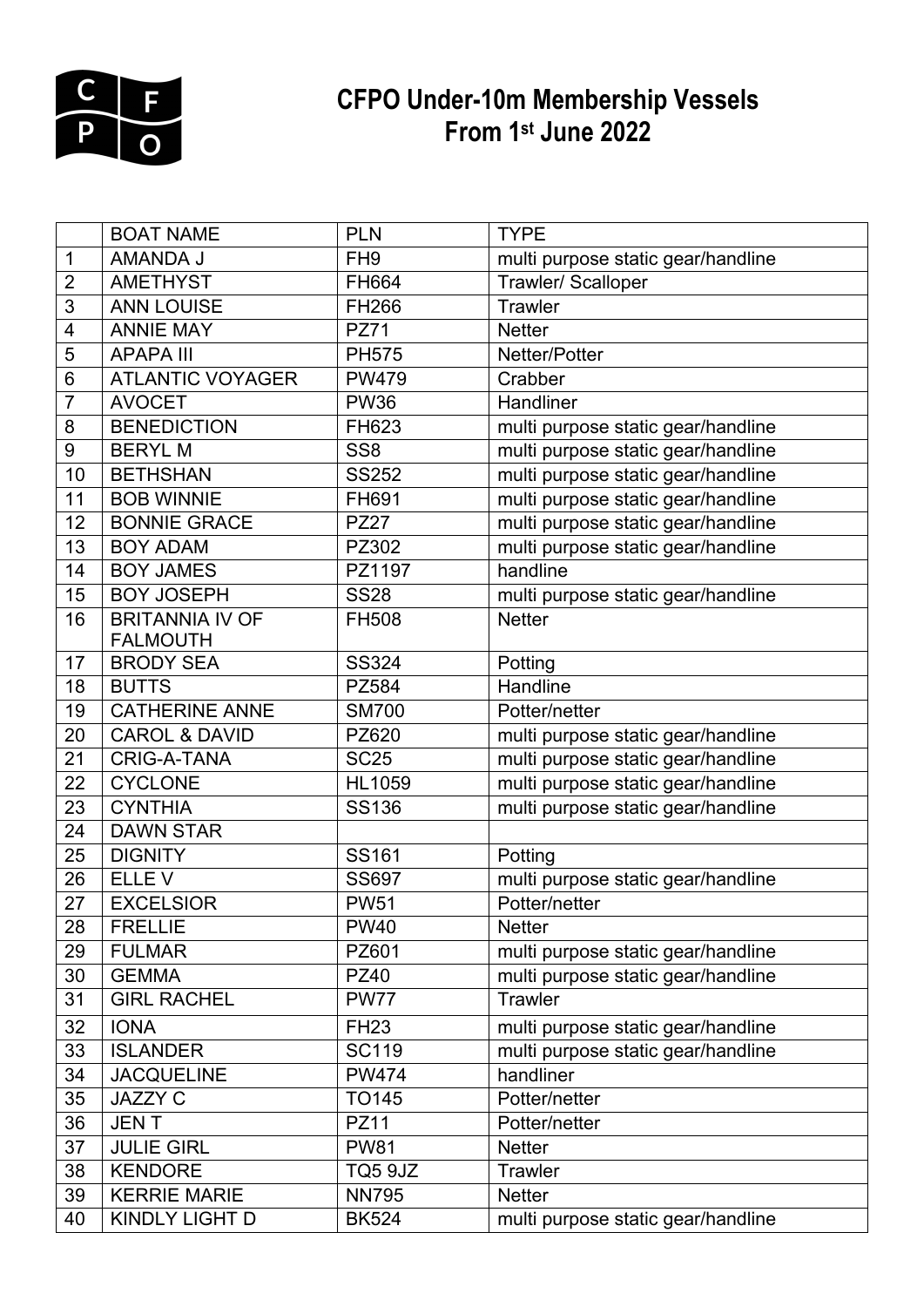| 41 | <b>LADY LYNNE</b>        | <b>RX50</b>     | <b>Trawler</b>                     |
|----|--------------------------|-----------------|------------------------------------|
| 42 | <b>LIKELY LAD</b>        | <b>WH324</b>    | <b>Netter</b>                      |
| 43 | <b>LISA MARIE</b>        | <b>PW11</b>     | Crabbing and netting               |
| 44 | <b>LOWENDER</b>          | SC <sub>4</sub> | multi purpose static gear/handline |
| 45 | <b>LOYAL FRIEND</b>      | <b>PW12</b>     | Potter/netter                      |
| 46 | <b>MAVERICK</b>          | <b>PW251</b>    | Potter                             |
| 47 | <b>MILLENIA</b>          | <b>PZ54</b>     | Trawler                            |
| 48 | <b>MILLY G</b>           | <b>FH21</b>     | <b>Trawler</b>                     |
| 49 | <b>MISTY BLUE</b>        | <b>PW30</b>     | Handline                           |
| 50 | <b>MOONLIT WATERS</b>    | ST <sub>7</sub> | multi purpose static gear          |
| 51 | <b>MY LASS</b>           | PZ291           | multi purpose static gear/handline |
| 52 | <b>NAZARENE</b>          | <b>PZ336</b>    | Potter                             |
| 53 | <b>NEW HARMONY</b>       | <b>FH60</b>     | <b>Netter</b>                      |
| 54 | <b>NEW VENTURE</b>       | <b>W05</b>      | Trawler                            |
| 55 | <b>OCEAN BREEZE</b>      | <b>PZ775</b>    | multi purpose static gear/handline |
| 56 | <b>OW GLETHAN</b>        | <b>SS197</b>    | NETTER/HANDLNER                    |
| 57 | <b>PEGASUS</b>           | <b>PZ729</b>    | multi purpose static gear/handline |
| 58 | <b>PENNY LYN</b>         | <b>PZ747</b>    | multi purpose static gear/handline |
| 59 | <b>PHOENIX</b>           | <b>FY804</b>    | multi purpose static gear/handline |
| 60 | <b>PHRA NANG</b>         | <b>SS66</b>     | Potting                            |
| 61 | <b>PORTH ENYS</b>        | PZ7             | Handline                           |
| 62 | <b>PROVIDER</b>          | <b>FY51</b>     | <b>NETTER</b>                      |
| 63 | <b>RAZORBILL</b>         | <b>PW29</b>     | Potting                            |
| 64 | <b>RAZORBILL</b>         | <b>SS268</b>    | Potting                            |
| 65 | <b>REBECCA</b>           | FH665           | Scalloper                          |
| 66 | <b>SALACIA</b>           | <b>SC11</b>     | multi purpose static gear/handline |
| 67 | <b>SCORPIO</b>           | <b>PZ707</b>    | multi purpose static gear/handline |
| 68 | <b>SEA MAIDEN</b>        | PZ1052          | Handline                           |
| 69 | <b>SEMPER FIDELIS</b>    | <b>NN94</b>     | <b>CRABBER/NETTER</b>              |
| 70 | <b>SERENE</b>            | <b>PW17</b>     | <b>CRABBER/NETTER</b>              |
| 71 | <b>SHEILA T</b>          | <b>PZ76</b>     | multi purpose static gear/handline |
| 72 | <b>SHIRALEE</b>          | <b>BM35</b>     | <b>TRAWLER</b>                     |
| 73 | <b>SILVER QUEEN</b>      | FH324           | multi purpose static gear/handline |
| 74 | <b>SHRIMPY</b>           | <b>PZ80</b>     | multi purpose static gear/handline |
| 75 | <b>SOVEREIGN</b>         | <b>FH25</b>     | multi purpose static gear/handline |
| 76 | <b>SPRIGS OF HEATHER</b> | PZ218           | Handline                           |
| 77 | <b>STARLIGHT</b>         | FH414           | multi purpose static gear/handline |
| 78 | <b>STERRENNYK</b>        | <b>FH728</b>    | <b>Netter</b>                      |
| 79 | <b>TEGEN MOR</b>         | <b>SS88</b>     | multi purpose static gear/handline |
| 80 | <b>THREE JAYS</b>        | <b>SS333</b>    | <b>CRABBER/NETTER</b>              |
| 81 | <b>TILLERMAN</b>         | <b>SS76</b>     | multi purpose static gear/handline |
| 81 | <b>TIZZARDLEE ON</b>     | <b>PW16</b>     | Potting                            |
| 82 | <b>TRACEY CLARE</b>      | <b>SS67</b>     | <b>Netter</b>                      |
| 83 | <b>TREEN</b>             | <b>PZ23</b>     | Handline                           |
| 84 | <b>TUPPENCE</b>          | PZ826           | Handline                           |
| 85 | <b>TURKS HEAD</b>        | <b>SC180</b>    | Handline/potter                    |
| 86 | <b>TWO BROTHERS</b>      | <b>BK452</b>    | Netter/Potter                      |
| 87 | <b>VICTORIA ANNE</b>     | <b>FH706</b>    | multi purpose static gear/handline |
| 88 |                          |                 |                                    |